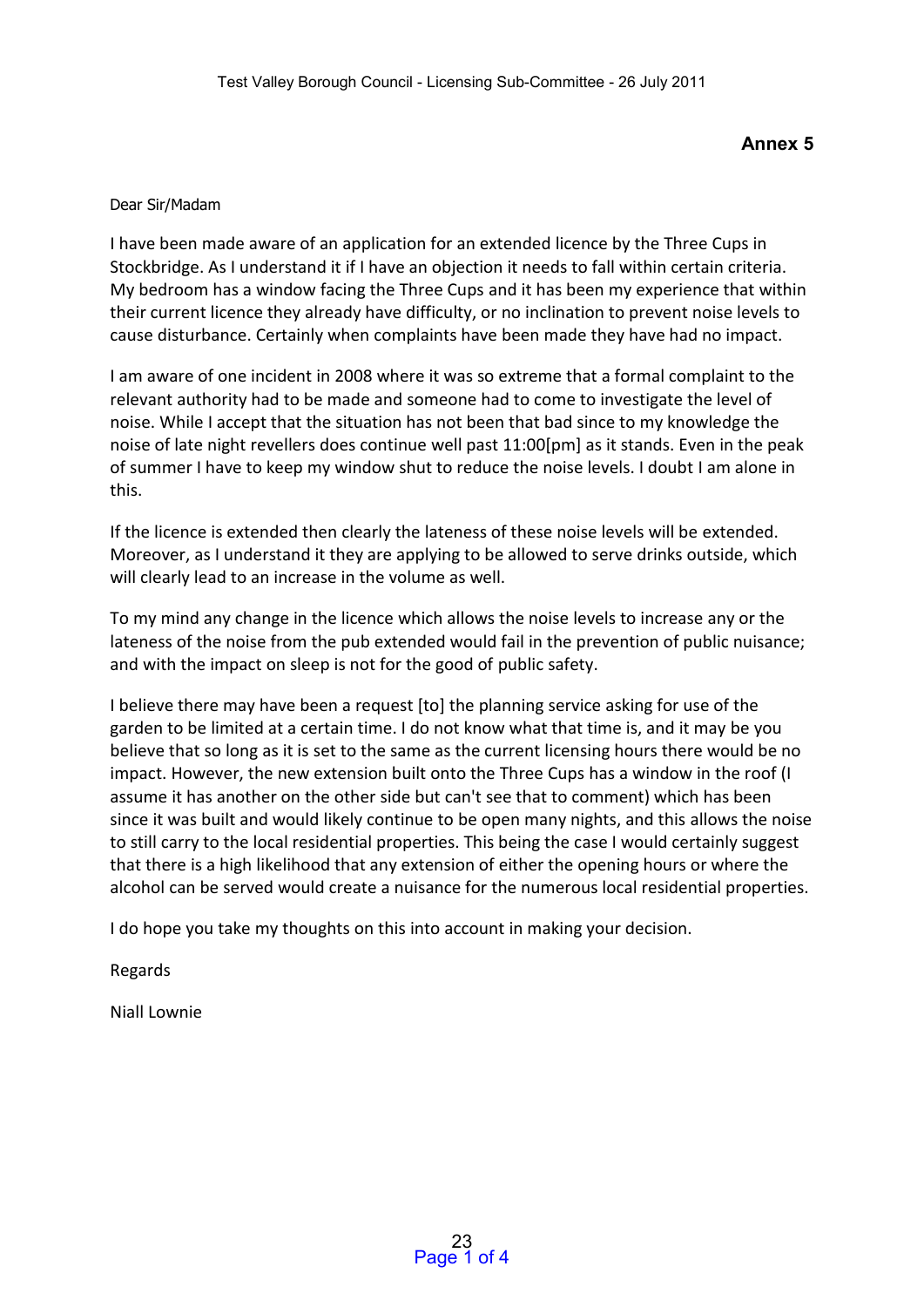\*\*\*\*\*

[The following is a response to the above representation from the Licensing Manager. It does not form part of the representation but is included for the sake of completeness.

## Dear Mr Lownie

Thank you for your email. I have already received an email from Alyson Lownie and I think it appropriate if I largely repeat my last email to her.

From what you have said the main issue is noise nuisance from use of the garden. It is for this reason that I have proposed to the applicant (following a suggestion from our Planning Service) a licence condition restricting use of the garden beyond a certain time. I have not set a time and am waiting for the applicant to come back to me with a suggested time. In terms of music noise, Sonya Enright from our Environmental Protection Team has asked that the following condition be attached to the licence:

1. Outdoor events (including within tents, marquees or similar outdoor structures) involving live or recorded music or amplified voices shall be confined to between 1100 and 2200 and shall take place on no more than three occasions per year. I am again waiting for the applicant to come back to me to signify that they agree to this condition. In addition, the premises would also be bound by the following further conditions:

2. Live music performances shall be restricted to 10 events per calendar year, with no more than 4 events between the months of May and September and shall only take place indoors between 1100 and 2300 hours Monday to Thursday, 1100 and 0000 hours Friday and Saturday and between 1100 and 2230 hours Sunday with the exception of New Years Eve when live music can be played up until 0100 hours on New Years Day.

3. During events involving live or amplified music inside buildings (other than low level background music) all windows and doors shall be kept closed. External doors will also be kept closed except where necessary for access and egress.

4. The disposal of empty bottles into outdoor storage receptacles will not take place between 1900 and 0800 hours.

5. At each exit point a prominent and clear notice will be displayed to the effect that customers should be considerate to local residents by leaving the premises and the area quietly.

6. No amplified music or amplified speech shall be audible at the boundary of the nearest noise sensitive premises between 2300-0800 hours.

7. Kitchen extraction systems shall be switched off when not required.

Refusing the application for 24 hour sale of alcohol to residents would not avoid the potential of noise being created by persons using the garden and it would certainly not avoid the potential for music noise whereas the conditions proposed above would address both of these issues.]

\*\*\*\*\*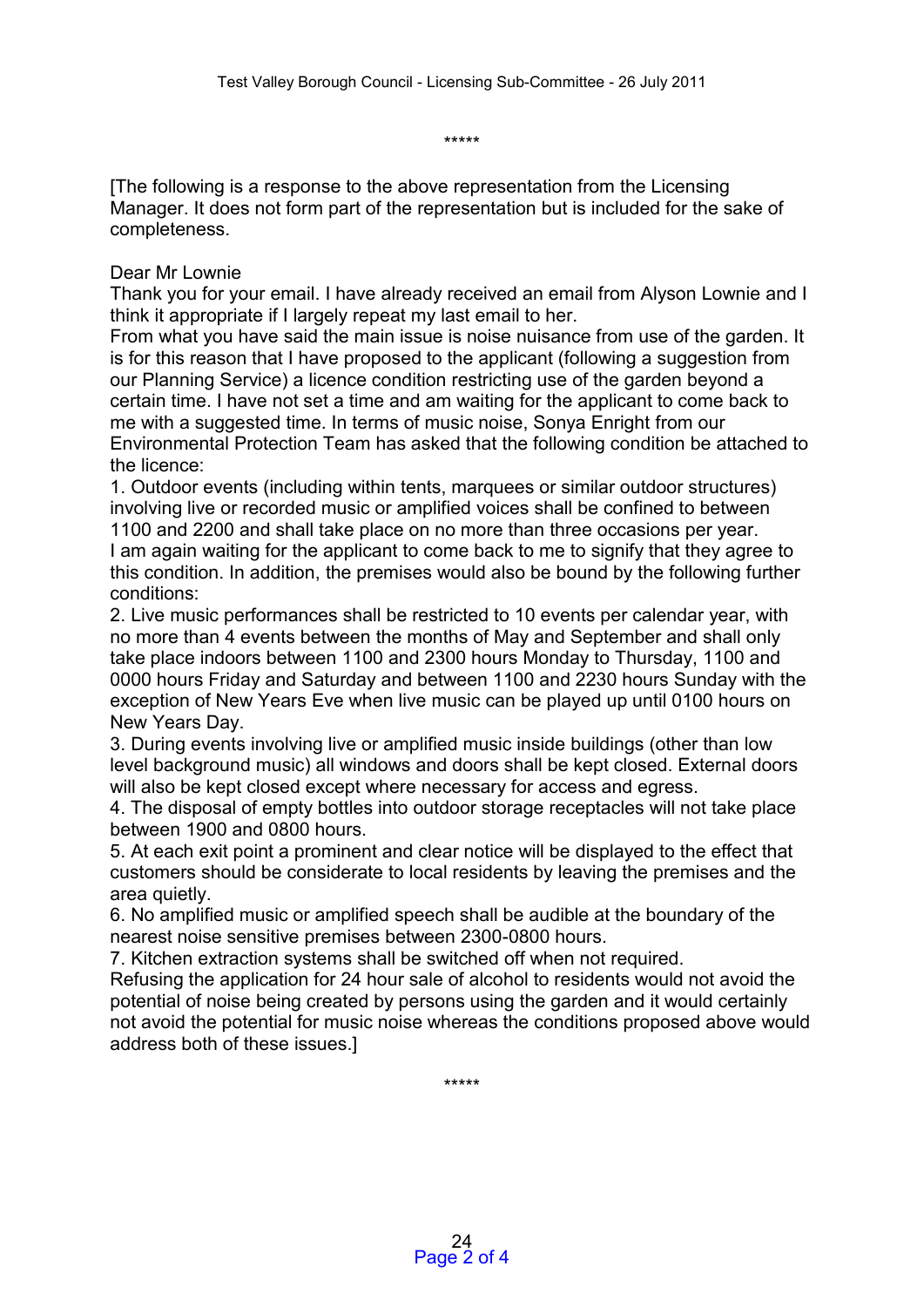Dear Mr White,

I think there is some confusion here on my points. Yes I raise the issue of noise, I cite only one incident involving live or recorded music or amplified voices, and I did so intentionally. My point is that normal voices of people who have been drinking are loud and more than clearly audible. I fully accept that it is a place of business and that part of that business leads to such increases in noise levels. My point that extending the licence will increase the duration of the noise still stands as far as I can tell. To address your points;

1. I take your point that there is a restriction, I think you will at least see mine that this is an increase in noise volumes and from past experience, notably the cited 2008 the due care and adherence was non existent on the part of the licence holder.

2. Again given proximity any live event is an increase in noise levels, but not specifically the limit of my point.

3. This limit makes sense but when the noise it that high it will still be audible, additionally, saying only for egress is somewhat denying the reality. At any such event people will smoke and they will do so outside, creating a period of additional noise and then the additional noise level of people talking (drunkenly often and loudly usually especially if just out from a live music event). When there is not an event, especially in summer months the windows shall be open and the voices of people drinking will carry.

4. no comment

5. This is a nice idea but I do not think it will have any impact except to allow people to tick a box on a compliance form.

6. They have evidently failed in this previously so I see no reason to expect differently. I do understand that from your perspective possibly such a pessimistic view is not a good starting point but previously when asked if they could do something about the noise the answer was a simple 'no' and a refusal to discuss it further.

7 no comment

addressing your closing points;

The refusal of a 24 hour licence would almost certainly limit the noise, people would be much less likely to use the garden if not staying up to drink and chat, and if they did they would be less audible if less intoxicated, but you concentrate on the garden more than I feel you should, I repeat my point that indoor noise will carry especially with the windows as they are.

I am unclear on the comment on live music; clearly a 24 hour licence will make the playing of music over a longer period much more likely. The point I make that I already have to take action to try to reduce the noise levels from the pub seem relevant. The problems you suggest will not exist already do to an extent; the problem of them being extended and the noise levels increase are to me almost certain.

As per my points above the limits suggested do not seem to satisfactorily address these issues.